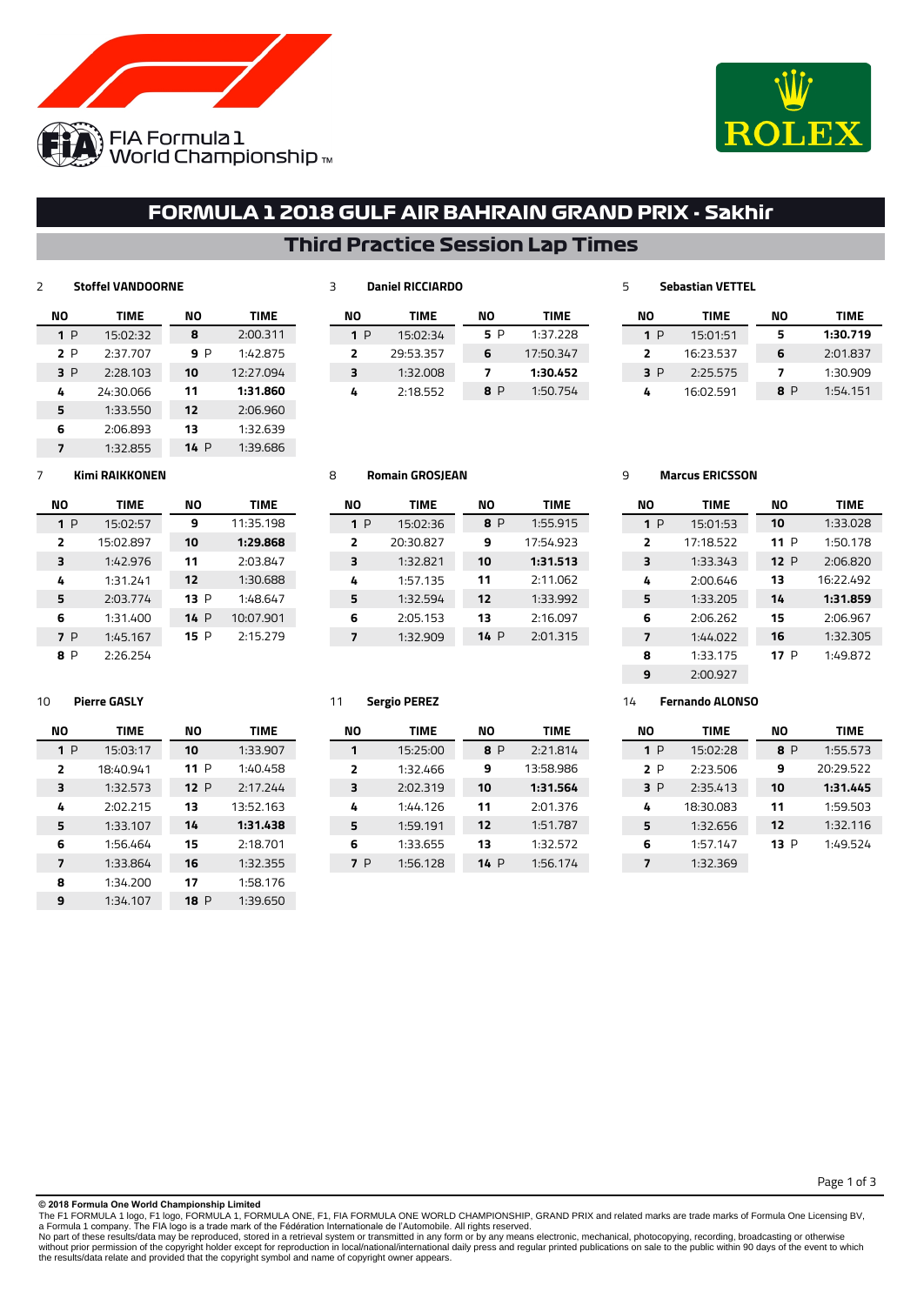



# **FORMULA 1 2018 GULF AIR BAHRAIN GRAND PRIX - Sakhir**

### **Third Practice Session Lap Times**

| 16 | <b>Charles LECLERC</b> |        |             |
|----|------------------------|--------|-------------|
| NΟ | <b>TIME</b>            | NΟ     | <b>TIME</b> |
| 1P | 15:02:50               | 11     | 1:33.036    |
| 2  | 19:02.826              | 12 $P$ | 1:47.764    |
| 3  | 1:32.804               | 13 P   | 2:11.850    |
| 4  | 1:55.782               | 14     | 10:50.923   |
| 5  | 1:33.558               | 15     | 1:32.047    |
| 6  | 1:52.726               | 16     | 1:52.056    |
| 7  | 1:32.924               | 17     | 1:32.572    |
| 8  | 1:53.566               | 18     | 1:52.139    |
| 9  | 1:33.003               | 19 P   | 1:51.737    |
| 10 | 2:02.984               |        |             |

| . .            | ------------- |     |           |             |
|----------------|---------------|-----|-----------|-------------|
| NΟ             | <b>TIME</b>   | NΟ  |           | <b>TIME</b> |
| 1              | 15:21:46      | 7 P | 2:08.163  |             |
| $\overline{2}$ | 1:33.597      | 8   | 16:20.060 |             |
| 3              | 1:49.278      | 9   |           | 1:32.865    |
| 4              | 1:33.374      | 10  |           | 2:06.526    |
| 5 P            | 1:58.419      | 11  |           | 1:33.124    |
| 6 P            | 2:29.719      | 12P |           | 2:01.267    |
|                |               |     |           |             |

| ,,,,,,,,,,,,,,,,,, |      |             |
|--------------------|------|-------------|
| <b>TIME</b>        | NΟ   | <b>TIME</b> |
| 15:02:11           | 8 P  | 2:03.953    |
| 25:54.783          | 9    | 12:50.731   |
| 1:32.744           | 10   | 1:45.847    |
| 1:53.831           | 11   | 1:31.737    |
| 1:32.407           | 12   | 2:12.332    |
| 1:54.625           | 13   | 1:48.742    |
| 1:32.293           | 14 P | 1:43.708    |
|                    |      |             |

### **Nico HULKENBERG**

| NΟ  | <b>TIME</b> | NΟ   | TIME      |
|-----|-------------|------|-----------|
| 1 P | 15:03:41    | 7 P  | 1:40.843  |
| 2   | 28:41.026   | 8 P  | 2:15.407  |
| 3   | 1:32.695    | 9    | 12:08.030 |
| 4   | 2:03.369    | 10   | 1:31.144  |
| 5   | 1:58.561    | 11 P | 1:53.248  |
| б   | 1:32.973    |      |           |

### **Brendon HARTLEY**

**Lance STROLL**

| NΟ             | <b>TIME</b> | NΟ          | <b>TIME</b> |  |  |
|----------------|-------------|-------------|-------------|--|--|
| 1P             | 15:02:38    | 10          | 1:34.248    |  |  |
| $\overline{2}$ | 16:42.705   | 11 P        | 1:39.241    |  |  |
| 3              | 1:32.510    | 12P         | 2:13.102    |  |  |
| 4              | 2:04.877    | 13          | 14:27.022   |  |  |
| 5              | 1:33.043    | 14          | 1:31.460    |  |  |
| 6              | 1:48.255    | 15          | 2:05.158    |  |  |
| 7              | 1:34.499    | 16          | 1:32.218    |  |  |
| 8              | 1:34.355    | 17P         | 1:45.811    |  |  |
| 9              | 1:34.282    | <b>18</b> P | 2:20.793    |  |  |

### **Max VERSTAPPEN**

| NΟ                       | TIME      | NΟ  | <b>TIME</b> |  |
|--------------------------|-----------|-----|-------------|--|
| 1 P                      | 15:03:32  | 5 P | 1:43.538    |  |
| $\overline{\phantom{a}}$ | 29:15.278 | 6   | 16:02.753   |  |
| ₹                        | 1:30.924  | 7   | 1:30.393    |  |
| 4                        | 2:18.727  | 8 P | 1:48.053    |  |

### **Sergey SIROTKIN**

| NΟ                      | TIME     | NΟ   | <b>TIME</b> |  |
|-------------------------|----------|------|-------------|--|
| 1                       | 15:22:18 | 7    | 19:11.761   |  |
| $\overline{\mathbf{z}}$ | 1:34.293 | 8    | 1:32.463    |  |
| з                       | 1:57.165 | 9    | 2:06.153    |  |
| 4                       | 1:33.183 | 10   | 1:33.269    |  |
| 5 P                     | 1:55.612 | 11 P | 1:56.260    |  |
| D                       | 2:29.844 |      |             |  |

#### **Esteban OCON**

**Kevin MAGNUSSEN**

| NΟ                      | <b>TIME</b> | NΟ   | <b>TIME</b> |  |  |
|-------------------------|-------------|------|-------------|--|--|
| 1                       | 15:22:26    | 10P  | 1:44.751    |  |  |
| $\overline{\mathbf{z}}$ | 1:32.908    | 11 P | 2:13.462    |  |  |
| 3                       | 2:15.223    | 12   | 10:08.503   |  |  |
| 4                       | 1:32.701    | 13   | 1:31.554    |  |  |
| 5                       | 2:20.139    | 14   | 2:07.284    |  |  |
| 6                       | 1:32.838    | 15   | 2:04.436    |  |  |
| 7                       | 2:04.875    | 16   | 1:32.105    |  |  |
| я                       | 1:56.297    | 17 P | 1:48.854    |  |  |
| q                       | 1:32.633    |      |             |  |  |

### **Lewis HAMILTON**

| NΟ | TIME     | NΟ   | <b>TIME</b> |  |  |
|----|----------|------|-------------|--|--|
| 1  | 15:19:51 | 8 P  | 1:42.212    |  |  |
| ,  | 1:30.964 | 9    | 14:23.411   |  |  |
| з  | 2:17.190 | 10   | 1:30.691    |  |  |
| 4  | 1:33.587 | 11   | 2:31.436    |  |  |
| 5  | 1:33.054 | 12   | 1:30.946    |  |  |
| 6  | 1:34.102 | 13 P | 1:53.936    |  |  |
| 7  | 1:33.557 | 14 P | 6:42.840    |  |  |

**© 2018 Formula One World Championship Limited**

The F1 FORMULA 1 logo, F1 logo, FORMULA 1, FORMULA ONE, F1, FIA FORMULA ONE WORLD CHAMPIONSHIP, GRAND PRIX and related marks are trade marks of Formula One Licensing BV,<br>No part of these results/data may be reproduced, sto